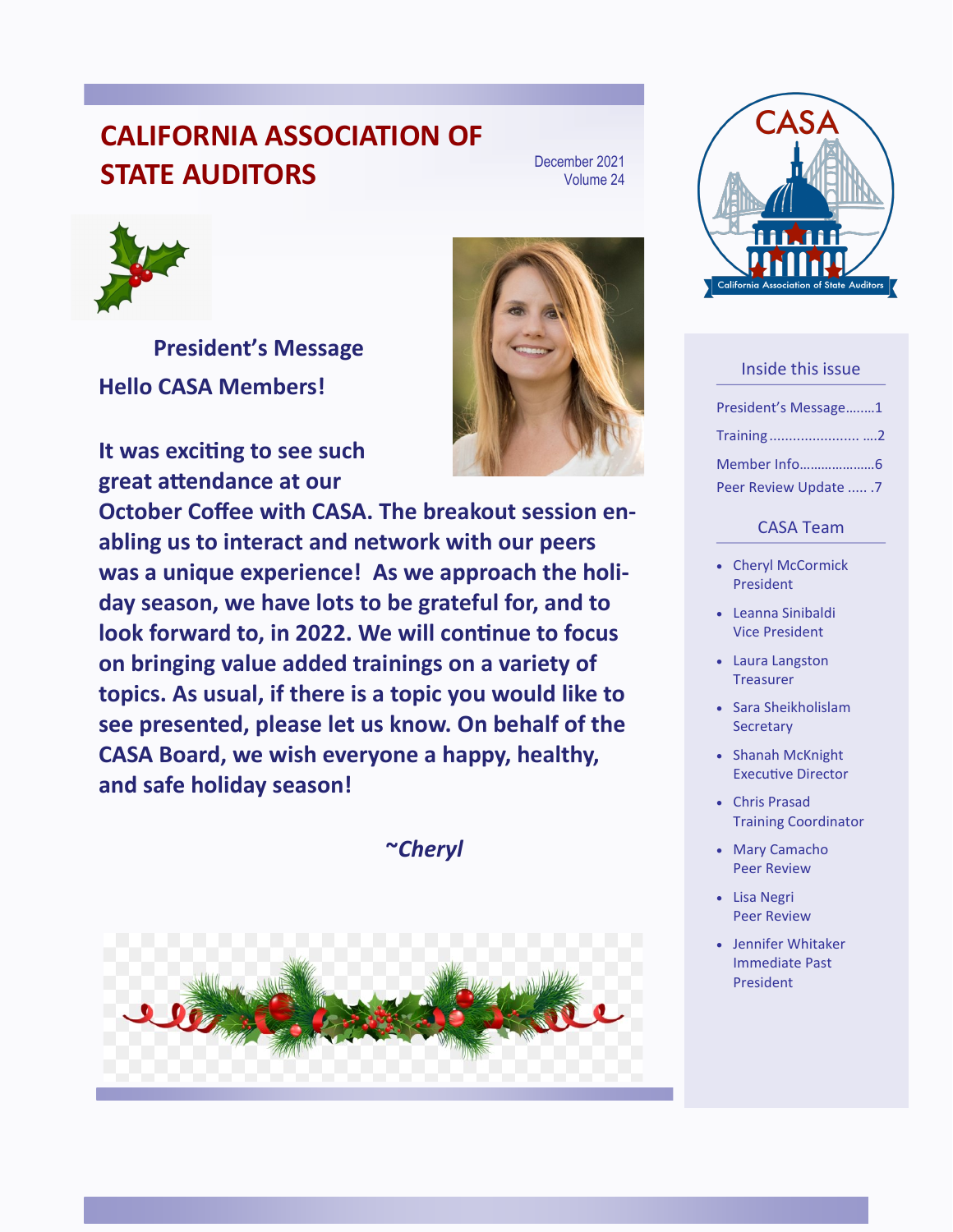# **CASA TRAINING**

**Virtual training continues! Your safety is the utmost importance to CASA. Please check- out the variety of training CASA offers.** 



### **Continuing Professional Education**

**Government Auditing Standards (Yellowbook) 4.16 "Auditors who plan, direct, perform engagement procedures for, or report on an engagement conducted in accordance with GAGAS should develop and maintain their professional competence by completing at least 80 hours of CPE in every 2 year period…"**

**International Professional Practices Framework Standard 1230 "Continuing Professional Development-Internal auditors must enhance their knowledge, skills, and other competencies through continuing professional development."**

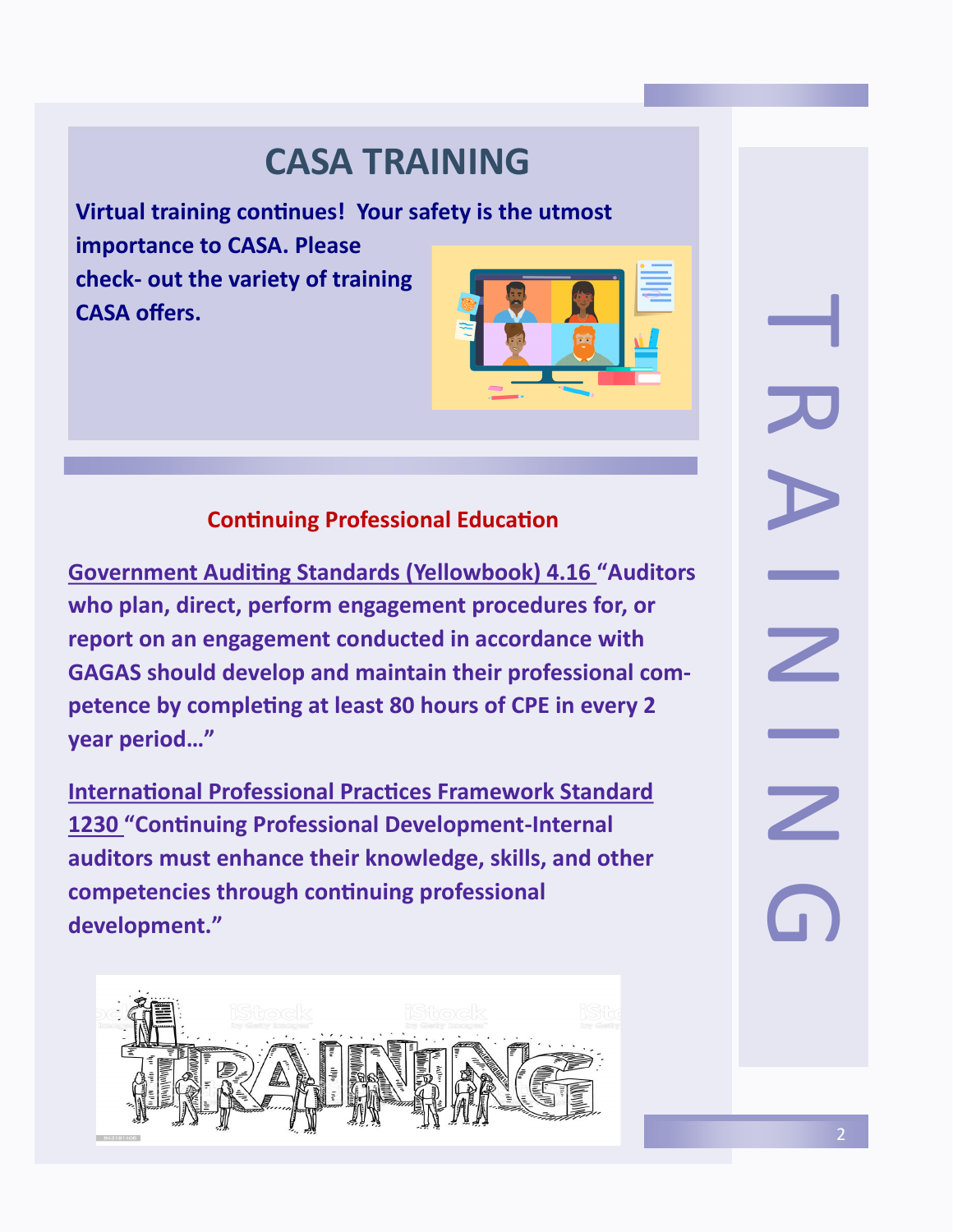### **This class will fill up quick!**

# **JANUARY COURSE**

### **A Focus on Current Fraud Issues in an Evolving Culture**

**Instructor: Danny Goldberg Location: Online via Zoom**

**January 24, 2022 8:30 a.m.—12:30 p.m. and January 25, 2022 8:30 a.m.—12:30 p.m.**

#### **Cost \$230**

**In this course, attendees will dive deep into fraud, waste and abuse, understand the root causes of fraud and examine specific areas of concern. Attendees will walk through Yellow Book guidance on fraud and discuss specific steps auditors can take throughout the audit process to assist in mitigating the risk of fraud. In the second half of our course, we will examine the CARES Act and specific areas of fraud concern around the Coronavirus Aid Bill.** 

**Finally, attendees will discuss Hot and Emerging topics and considerations for 2022 and beyond.** 

**Register by email to [CASAuditors@gmail.com](https://www.casa1.org/classes-by-year-2/icalrepeat.detail/2021/10/20/209/19%7C18%7C17%7C29/coffee-with-casa?filter_reset=1)** 

H R A I N A<br>N A<br>O<br>N G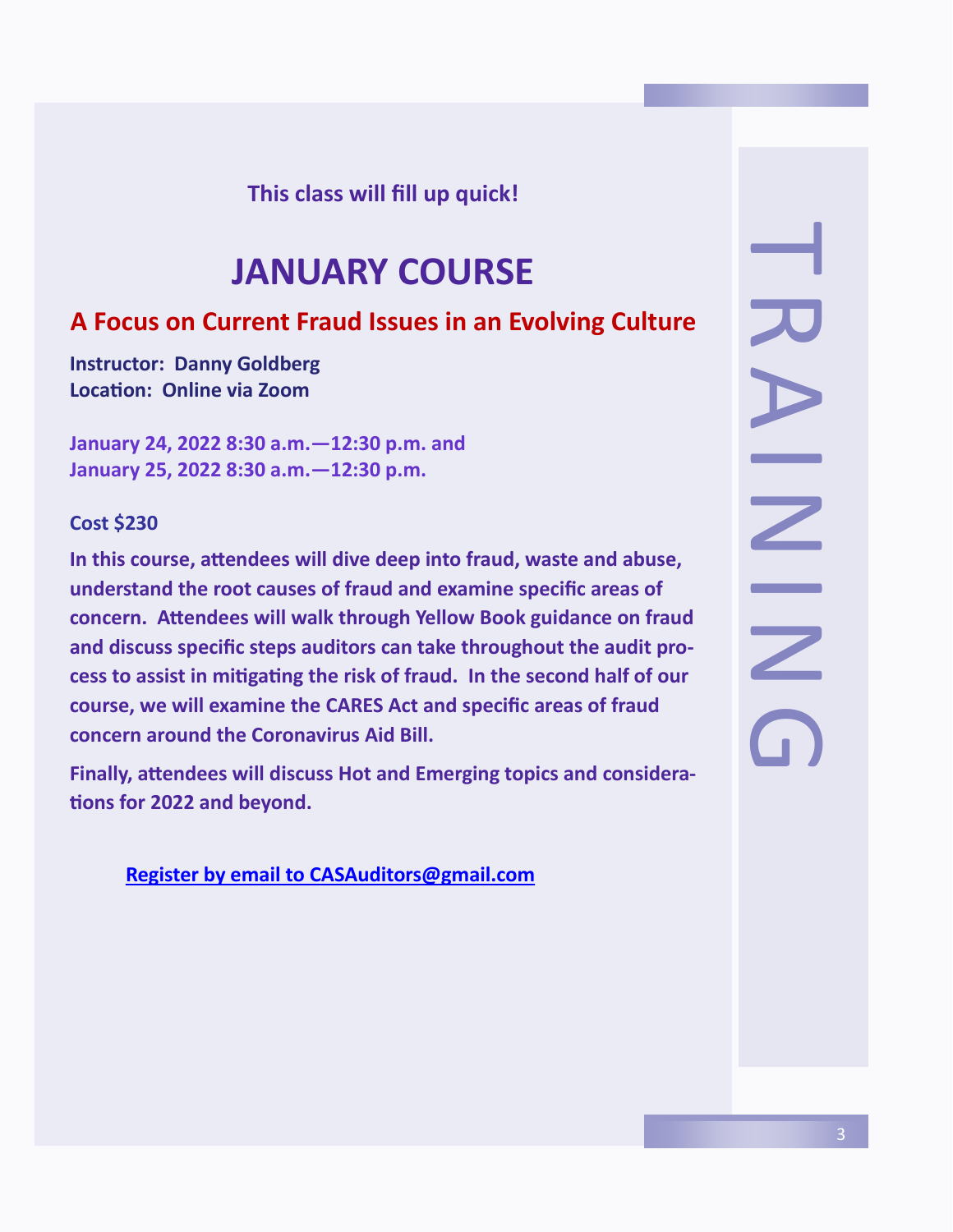

## **EARNING CPE IN REMOTE TRAINING**

**CASA has a responsibility to monitor individual attendance to assign the correct number of CPE credits.**

- **For online courses, participants are required to logon with their personally issued link and engage in the designated interactivity elements for attendance (a minimum of 3 times per hour to receive the full credit). A participant's self-certification of attendance alone is not sufficient.**
- **We are unable to grant CPE in cases where technical difficulties and operational requirements are not met. Participants that do not receive the video conferencing link information, or are experiencing any issues, should email CASAuditors@gmail.com.**
- **Late arrivals, early departures, or missed course instruction time will result in a proration of CPE credits.**
- **If participants anticipate missing any of the course, they should see the course monitor at a live course or email CASAuditors@gmail.com as soon as possible.**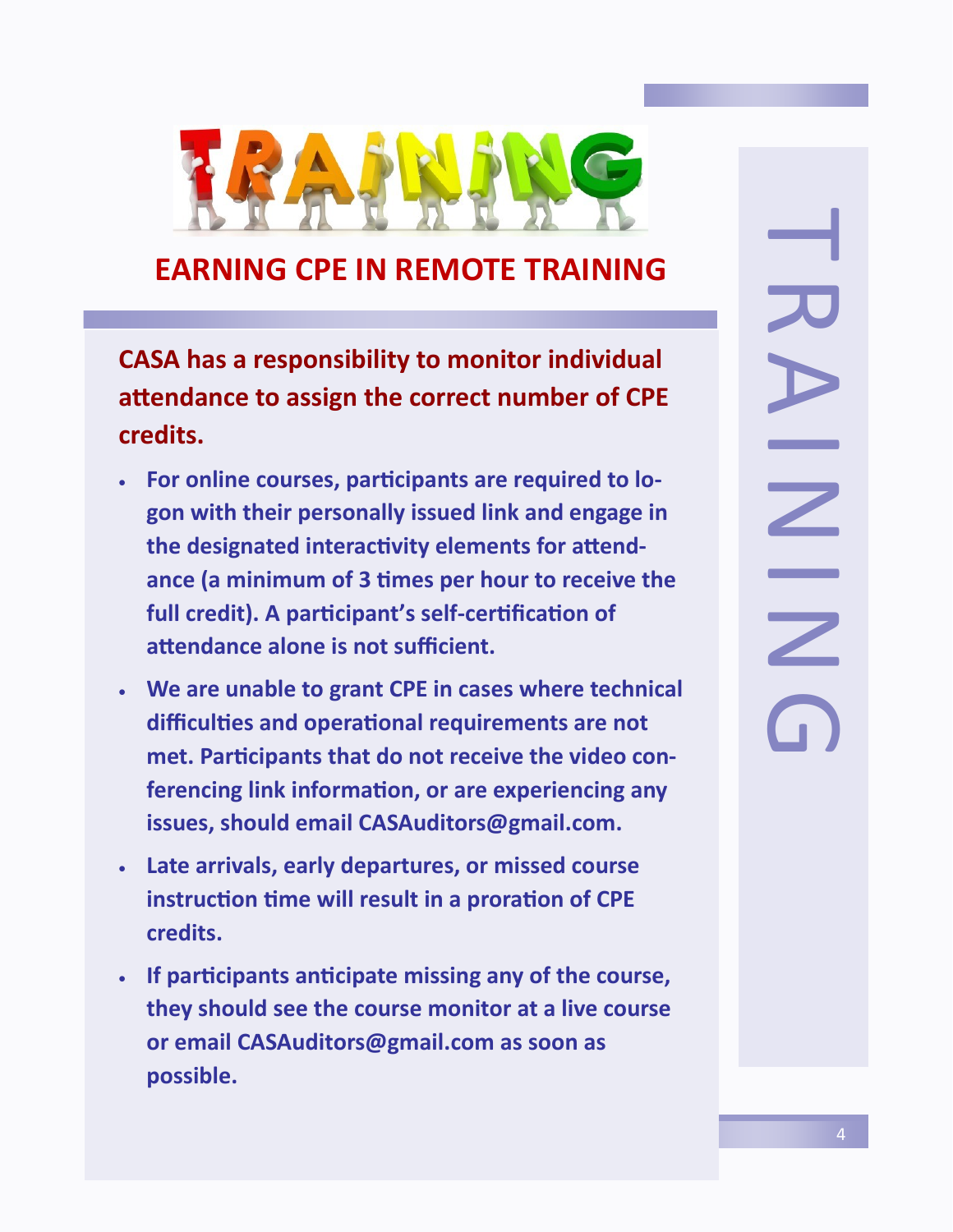### **CONTACT INFO**

**Got questions? Contact us via email at**

**[CASAuditors@gmail.com](mailto:CASAuditors@gmail.com)**

#### **MEMBERSHIP**

**Membership is open to all auditors, accountants, and state employees.**

**No membership fees!**

# **RECRUITMENT**

**Auditors are in demand! Check out calcareers.ca.gov for complete details.**

**Senior Management Auditor JC-277447 -Department of Child Support Services**

**Staff Management Auditor JC-278451 -Employment Development Department**

**Assistant Property Auditor Appraiser JC-277613 -Board of Equalization**

**Associate Management Auditor JC-278886 -Department of General Services**

**Financial Auditor-Auditor Evaluator I JC-274072 -California State Auditor's Office**

**Do you have a position you want to advertise? Let us know and we will advertise to the CASA membership. Please email us at [CASAuditors@gmail.com](mailto:CASAuditors@gmail.com)**

NER<br>MEMBER<br>HHE NENBE アコラニ